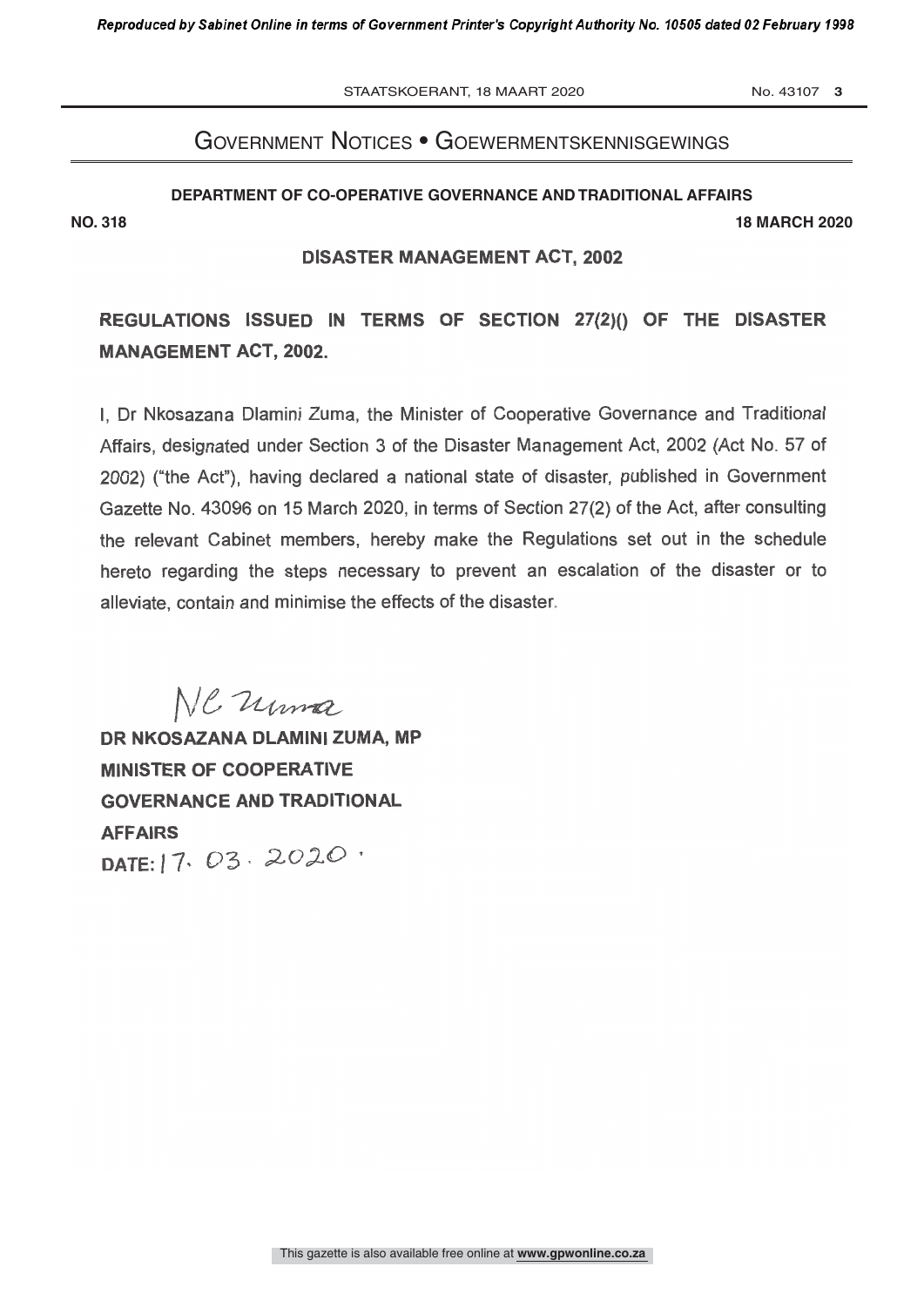#### **SCHEDULE**

#### **Definitions**

1. In these Regulations, unless the context otherwise indicates—

**'adequate space'** means not more than one person per square meter of floor space;

**'COVID-19'** means the Novel Coronavirus (2019-nCov) which is an infectious disease caused by a virus, which emerged during 2019 and was declared a global pandemic by the WHO during the year 2020 that has previously not been scientifically identified in humans;

**Criminal Procedure Act'** means the Criminal Procedure Act, 1977 (Act No. 51 of 1977);

**'enforcement officer'** includes a member of the South African Police Service, the South African National Defence Force and a peace officer as defined in section 1 of the Criminal Procedure Act;

**'donor'** means an individual, corporation or organisation that is a contributor of cash, kind and/or other assets;

**'gathering'** means any assembly, concourse or procession of more than 100 persons, wholly or partially in open air or in a building or premises;

**'isolation'** means separating a sick individual with a contagious disease from healthy individuals without that contagious disease in such a manner as to prevent the spread of infection or contamination;

**'liquor'** means—

- (*a*) any liquor product, as defined in section 1 of the Liquor Products Act, 1979 (Act No. 60 of 1989);
- (*b*) beer or traditional African beer; or
- (*c*) any other substance or drink declared to be liquor under the Liquor Act, 2003 (Act No. 59 of 2003), but does not include methylated spirits;

**'national state of disaster'** means the national state of disaster declared by Government Notice No. R. 313 of 15 March 2020;

**'partial care facility'** means a facility offering partial care as defined in section 1 of the Children's Act, 2005 (Act No. 38 of 2005);

**'quarantine'** means separating asymptomatic individuals potentially exposed to a disease from non-exposed individuals in such a manner as to prevent the possible spread of infection or contamination;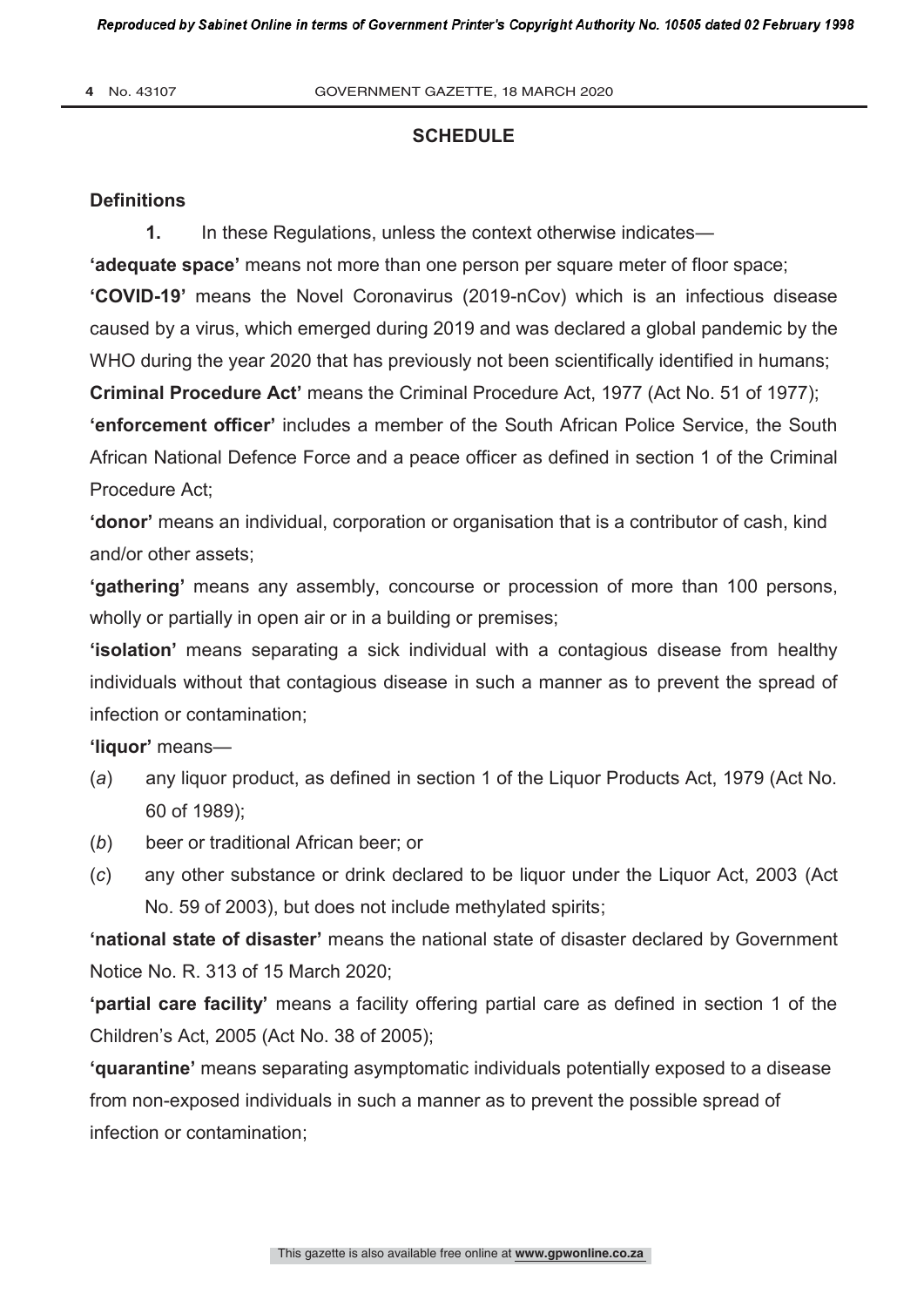**'school'** means a school as defined in section 1 of the South African Schools Act, 1984 (Act No. 84 of 1996); and

**'the Act'** means the Disaster Management Act, 2002 (Act No. 57 of 2002).

**'WHO'** means the World Health Organisation.

## **Release of resources**

**2.** (1) The Department of Defence must, for the duration of the declared national state of disaster, within its available resources—

*(a)* release and mobilise any available resources, including human resources, stores, equipment, ships, aircraft platforms, vehicles and facilities; and

*(b)* ensure the delivery of essential services,

as may be required, to prevent, limit, contain, combat and manage the spread of COVID-19.

(2) National organs of state must, within their available resources release their personnel for the rendering of emergency services, as contemplated in section 27(2)*(b)*  of the Act.

(3) Institutions within national, provincial and local government must make resources, other than funding, available to implement these Regulations or directions issued in terms of section 27(2) of the Act regarding the national state of disaster.

(4) Institutions within national, provincial and local government must—

- (*a*) make funding available; and
- (*b*) as far as possible, without affecting service delivery in relation to the realisation of the rights contemplated in sections 26 to 29 of the Constitution of the Republic of South Africa, 1996, shift funding,

within its budget to implement these Regulations or directions issued in terms of section 27(2) of the Act, regarding the national state of disaster.

(5) The National Treasury and provincial treasuries must take the necessary steps in terms of applicable legislation to implement these Regulations or directions issued in terms of section 27(2) of the Act, in relation to the national state of disaster.

(6) Donor funding received to assist with the national state of disaster must be—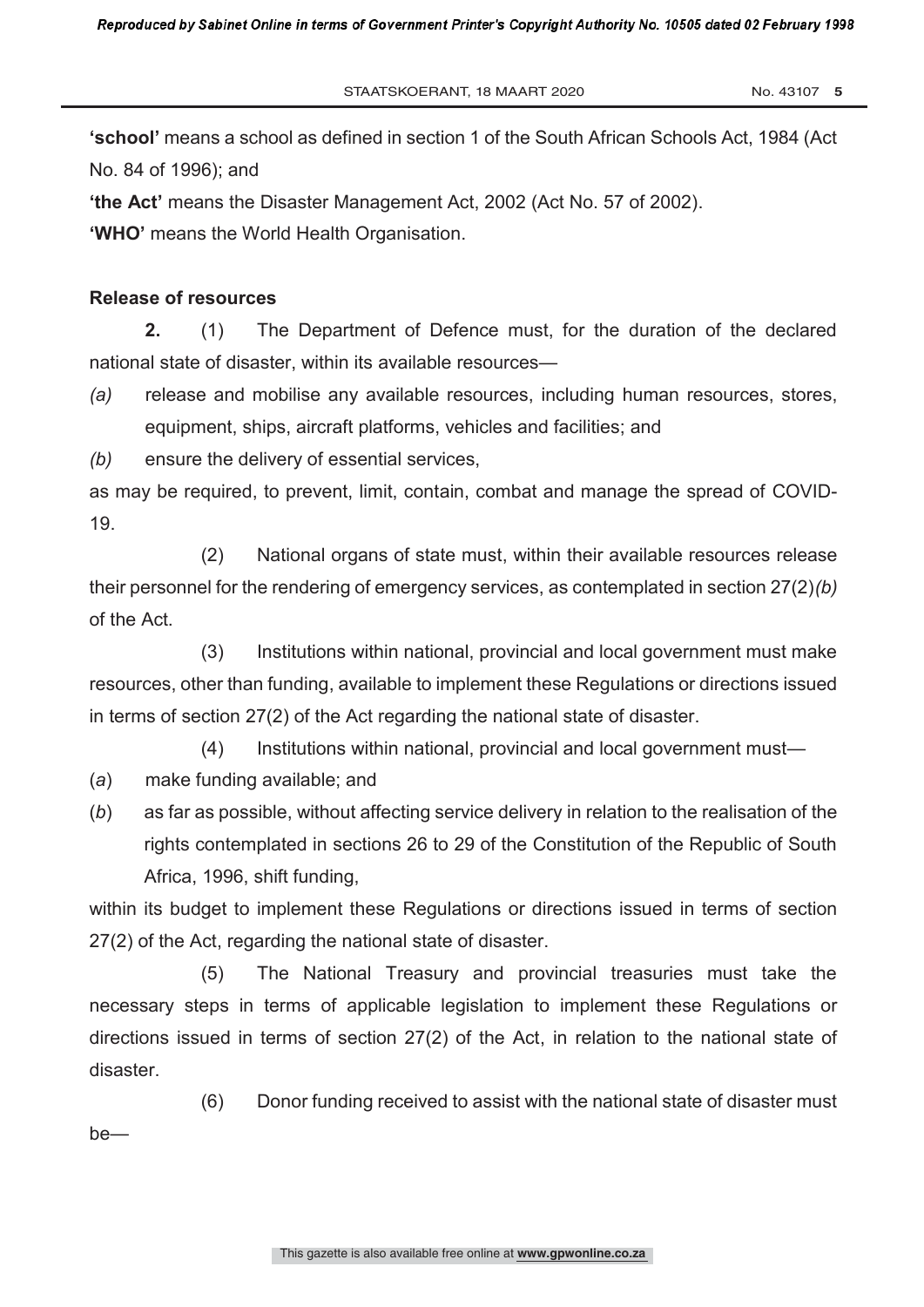- (*a*) paid into the Reconstruction and Development Fund, established by the Reconstruction and Development Fund Act, 1994 (Act No. 7 of 1994); and
- (*b*) used strictly for purposes of implementing these Regulations and directions issued in terms of section 27(2) of the Act in relation to the national state of disaster.

## **Prevention and prohibition of gatherings**

- **3.** (1) In order to contain the spread of COVID-19, a gathering is prohibited.
	- (2) An enforcement officer must, where a gathering takes place—
- (*a*) order the persons at the gathering to disperse immediately; and
- (*b*) if they refuse to disperse, take appropriate action, which may, subject to the Criminal Procedure Act, include arrest and detention.

(3) The assembly of more than 50 persons at premises where liquor is sold and consumed is prohibited.

## **Refusal of medical examination, prophylaxis, treatment, isolation and quarantine**

**4.** (1) No person who has been clinically, or by a laboratory, confirmed as having COVID-19, or who is suspected of having contracted COVID-19, or who has been in contact with a person who is a carrier of COVID–19, may refuse consent to an enforcement officer for—

- (*a*) submission of that person to a medical examination, including but not limited to the taking of any bodily sample by a person authorised in law to do so;
- (*b*) admission of that person to a health establishment or a quarantine or isolation site; or
- (*c*) submission of that person to mandatory prophylaxis, treatment, isolation or quarantine or isolation in order to prevent transmission:

Provided that if a person does not comply with the instruction or order of the enforcement officer, that person must be placed in isolation or quarantine for a period of 48 hours, as the case may be, pending a warrant being issued by a magistrate, on application by an enforcement officer for the medical examination contemplated in paragraph (*a*).

 (2) A warrant contemplated in subregulation (1) may be issued by a magistrate, if it appears from information on oath or affirmation by an enforcement officer —

(*a*) that a person is confirmed as having been infected with COVID-19;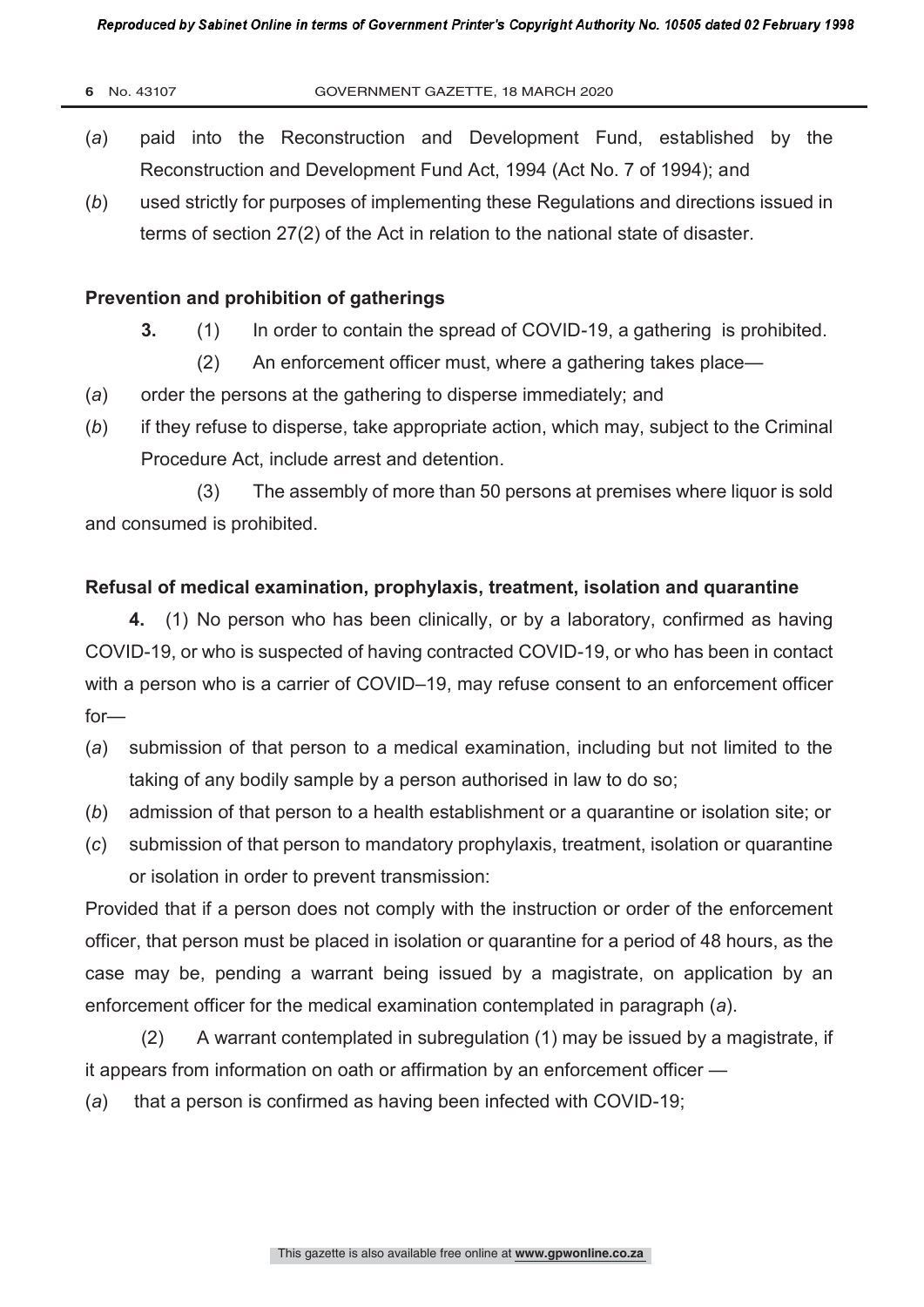STAATSKOERANT, 18 MAART 2020 No. 43107 7

(*b*) who is on reasonable grounds suspected of having contracted COVID-19, or who has been in contact with, or on reasonable grounds suspected to have been in contact with a person who is a carrier or infected with COVID–19.

 (3) The warrant may impose restrictions on the powers of the enforcement officer as the magistrate may deem fit.

- (4) A warrant issued in terms of this regulation remains in force until —
- (*a*) it is executed;
- (*b*) it is cancelled by the person who issued it or, if such person is not available, by any person with like authority;
- (*c*) the expiry of ninety days from the date of its issue; or
- (*d*) the purpose for the issuing of the warrant has lapsed,

whichever occurs first.

 (5) No person is entitled to compensation for any loss or damage arising out of any *bona fide* action or omission by an enforcement officer under this regulation.

## **Places of quarantine and isolation**

**5.** (1) The Minister of Public Works and Infrastructure must identify and make available sites to be used as isolation and quarantine facilities as the need arises.

(2) The Members of the Executive Council responsible for public works must identify and make available sites to be used as isolation and quarantine facilities within each province, as the need arises.

(3) The accounting officers of municipalities must identify and make available sites to be used as isolation and quarantine facilities within their local areas, and provide the list to the Department of Health for resourcing.

### **Closure of schools and partial care facilities**

 **6.** Schools and partial care facilities must be closed by 18 March 2020 until 15 April 2020, which period may be extended for the duration of the national state of disaster by the cabinet member responsible.

### **Suspension of visits**

- **7.** All visits by members of the public to—
- (*a*) Correctional Centres;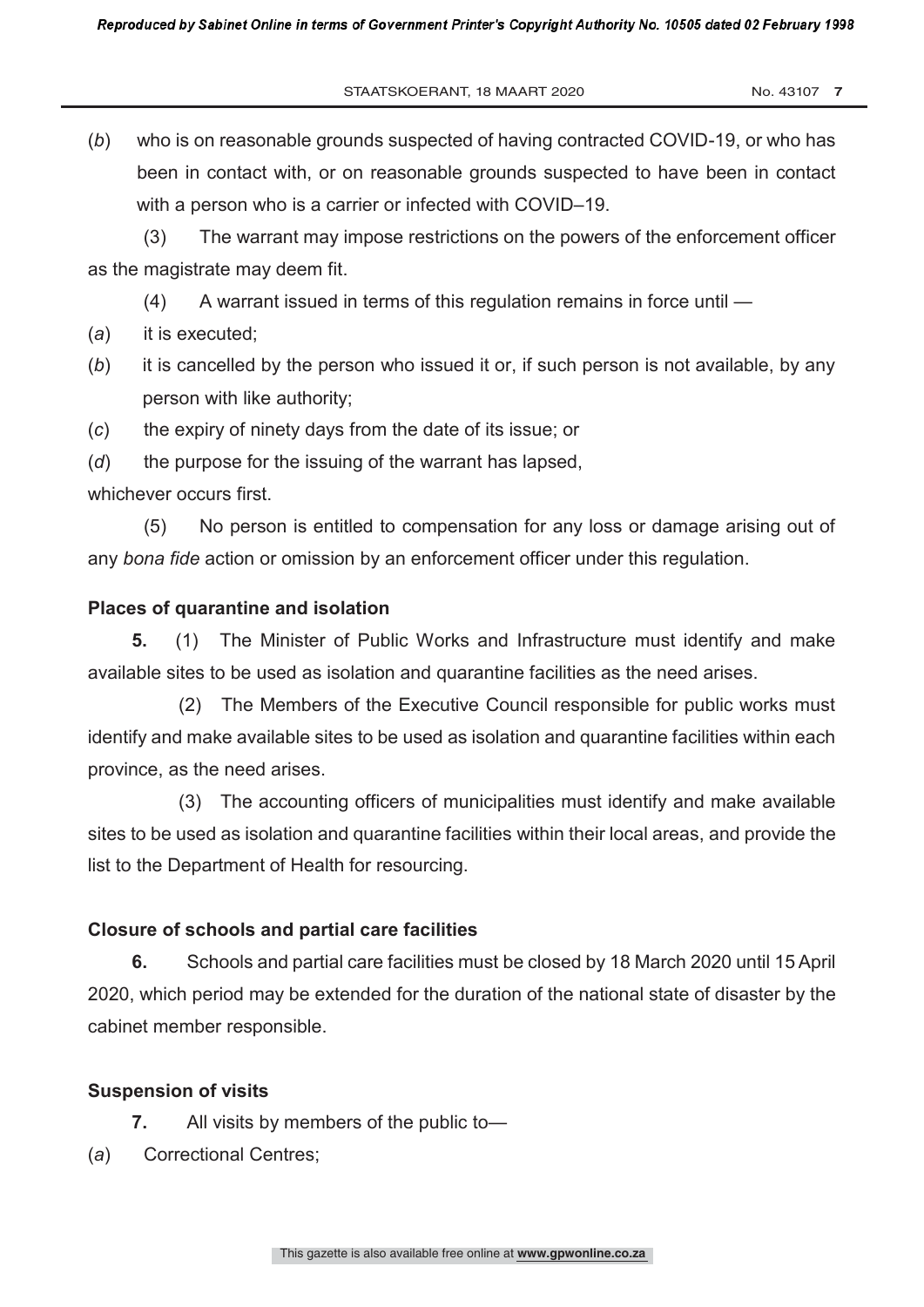- (*b*) Remand Detention Facilities;
- (*c*) Holding Cells;
- *(d*) Military Detention Facilities; and
- (*e*) Department of Social Development facilities, including Child and Youth Care Centres, shelters, One Stop Centres, and Treatment Centres,

are suspended for a period of 30 days from the date of publication of this Notice, which period may be extended for any period, but not beyond the duration of the national state of disaster by the cabinet member responsible.

## **Limitation on the sale, dispensing or transportation of liquor**

**8.** (1) All on-consumption premises selling liquor, including taverns, restaurants and clubs, must be closed with immediate effect, or must accommodate no more than 50 persons at any time: Provided that adequate space is available and that all directions in respect of hygienic conditions and limitation of exposure to persons with COVID-19, are adhered to.

 (2) All premises selling liquor which provide accommodation must implement measures to stop the spread of COVID-19: Provided that adequate space is available and that all directions in respect of hygienic conditions and limitation of exposure to persons with COVID-19 are adhered to.

(3) No special or events liquor licenses may be considered for approval during the duration of the national state of disaster.

(4) All on-consumption premises selling liquor referred to in subregulation (1) must be closed —

- (i) between 18:00 and 09:00 the next morning on weekdays and Saturdays; and
- (ii) from 13:00 on Sundays and public holidays.
	- (5) All off-consumption premises selling liquor must be closed —
- (i) between 18:00 and 09:00 the next morning on weekdays and Saturdays; and
- (ii) from 13:00 on Sundays and public holidays.

## **Emergency Procurement Procedures**

**9.** Emergency procurement for institutions is subject to —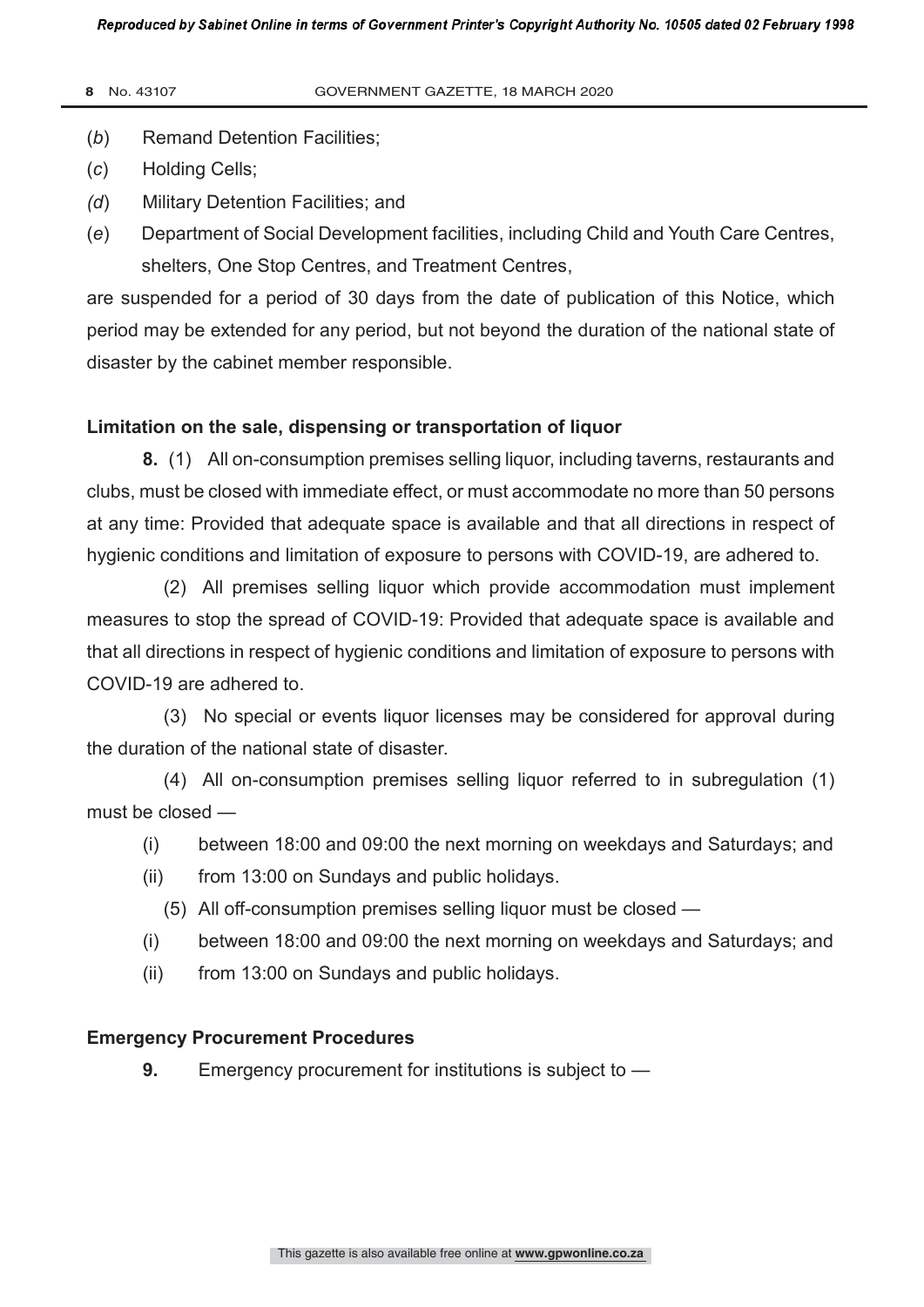- (*a*) the Public Finance Management Act, 1999 (Act No. 1 of 1999), and the applicable emergency provisions in the Regulations or Instructions made under section 76 of that Act; and
- (*b*) the Municipal Finance Management Act, 2003 (Act No. 56 of 2003), and the applicable emergency provisions in the Regulations made under that Act.

### **Authority to issue directions**

- **10.** (1) The Minister of Health may—
- (*a*) issue directions to address, prevent and combat the spread of COVID-19 in any area of the Republic of South Africa, which directions may include the—
	- (i) recruitment and training of human resources from the Department of Health, and other entities responsible for the handling of COVID-19 mortal remains;
	- (ii) deployment of human resources from the Department of Health to identified sites to render services;
	- (iii) sourcing of human resources from the Expanded Public Works Programme retired health professionals and Non-Governmental Organisations to render services in identified sites;
	- (iv) provision of health equipment, sanitation materials and medical supplies;
	- (v) identification and establishment of mortuaries that will accommodate all COVID-19 mortal remains;
	- (vi) disposal of COVID-19 mortal remains; and
- (*b*) vary the directions referred to in paragraph (*a*) as the circumstances require.
	- (2) The Minister of Justice and Correctional Services may—
- (*a*) issue directions to address, prevent and combat the spread of COVID-19 in all Correctional Centres and Remand Detention Facilities in the Republic of South Africa;
- (*b*) after consultation with the Chief Justice, where appropriate, issue directions to address, prevent and combat the spread of COVID-19 in all courts and court precincts in the Republic of South Africa; and
- (*c*) vary the directions referred to in paragraphs (*a*) and (*b*) as the circumstances require.
	- (3) The Ministers of Basic and Higher Education may —
- (*a*) issue directions to address, prevent and combat the spread of COVID-19 in all schools and institutions of higher learning; and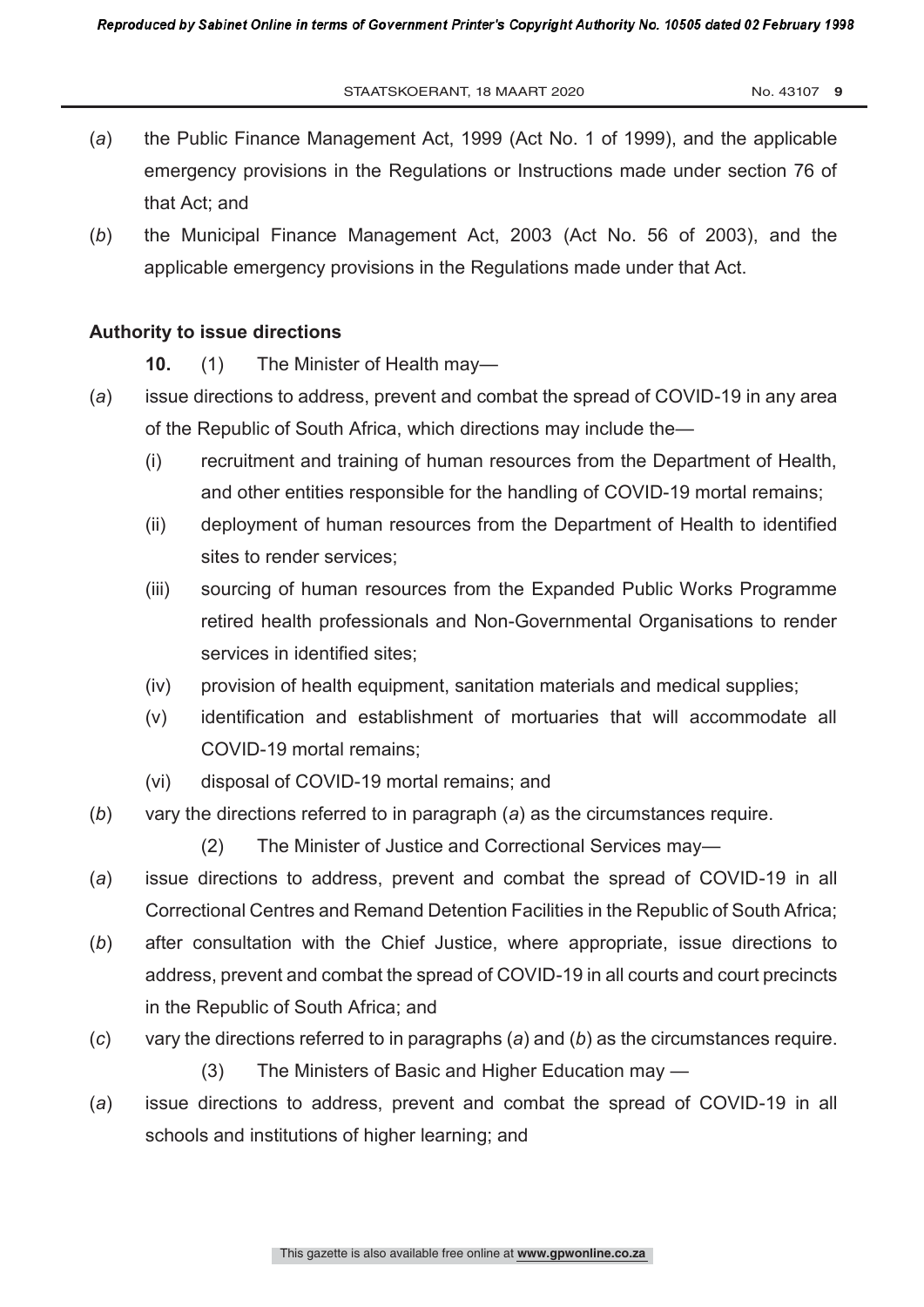Reproduced by Sabinet Online in terms of Government Printer's Copyright Authority No. 10505 dated 02 February 1998

|                                                                                  | 10 No. 43107                                                                        | GOVERNMENT GAZETTE, 18 MARCH 2020                                                           |  |
|----------------------------------------------------------------------------------|-------------------------------------------------------------------------------------|---------------------------------------------------------------------------------------------|--|
| (b)                                                                              | vary the directions referred to in $(a)$ as the circumstances require.              |                                                                                             |  |
|                                                                                  | (4)                                                                                 | The Minister of Police may-                                                                 |  |
| (a)                                                                              |                                                                                     | issue directions to address, prevent and combat the spread of COVID-19 in all police        |  |
|                                                                                  | stations, police precincts, and holding cells; and                                  |                                                                                             |  |
| (b)                                                                              |                                                                                     | vary the directions referred to in paragraph (a) as the circumstances require.              |  |
|                                                                                  | (5)                                                                                 | The Minister of Social Development may-                                                     |  |
| (a)                                                                              | issue directions to address, prevent and combat the spread of COVID-19 in all       |                                                                                             |  |
|                                                                                  |                                                                                     | Department of Social Development facilities; and                                            |  |
| (b)                                                                              |                                                                                     | vary the directions referred to in paragraph (a) as the circumstances require.              |  |
|                                                                                  | (6)                                                                                 | The Minister of Trade and Industry may —                                                    |  |
| (a)                                                                              |                                                                                     | issue directions to-                                                                        |  |
|                                                                                  | (i)                                                                                 | protect consumers from excessive, unfair, unreasonable or unjust pricing of                 |  |
|                                                                                  |                                                                                     | goods and services during the national state of disaster; and                               |  |
|                                                                                  | (ii)                                                                                | maintain security and availability of the supply of goods and services during               |  |
|                                                                                  |                                                                                     | the national state of disaster;                                                             |  |
| (b)                                                                              | issue directions to address, prevent and combat the spread of COVID-19; and         |                                                                                             |  |
| (c)                                                                              |                                                                                     | vary the directions referred to in paragraphs $(a)$ and $(b)$ as the circumstances require. |  |
|                                                                                  | (7)                                                                                 | The Minister of Transport may-                                                              |  |
| (a)                                                                              | issue directions to address, prevent and combat the spread of COVID-19 in matters   |                                                                                             |  |
|                                                                                  | falling within his mandate; and                                                     |                                                                                             |  |
| (b)                                                                              |                                                                                     | vary the directions referred to in paragraph (a) as the circumstances require.              |  |
|                                                                                  | (8)                                                                                 | Any Minister may issue and vary directions, as required, within his or                      |  |
| her mandate, to address, prevent and combat the spread of COVID-19, from time to |                                                                                     |                                                                                             |  |
|                                                                                  | time, as may be required, including-                                                |                                                                                             |  |
| (a)                                                                              | disseminating information required for dealing with the national state of disaster; |                                                                                             |  |
| (b)                                                                              | implementing emergency procurement procedures;                                      |                                                                                             |  |
| (c)                                                                              |                                                                                     | taking any other steps that may be necessary to prevent an escalation of the national       |  |
|                                                                                  |                                                                                     | state of disaster, or to alleviate, contain and minimise the effects of the national state  |  |
|                                                                                  | of disaster; or                                                                     |                                                                                             |  |
| (d)                                                                              | taking steps to facilitate international assistance.                                |                                                                                             |  |
|                                                                                  |                                                                                     |                                                                                             |  |
|                                                                                  |                                                                                     |                                                                                             |  |
|                                                                                  |                                                                                     |                                                                                             |  |
|                                                                                  |                                                                                     |                                                                                             |  |